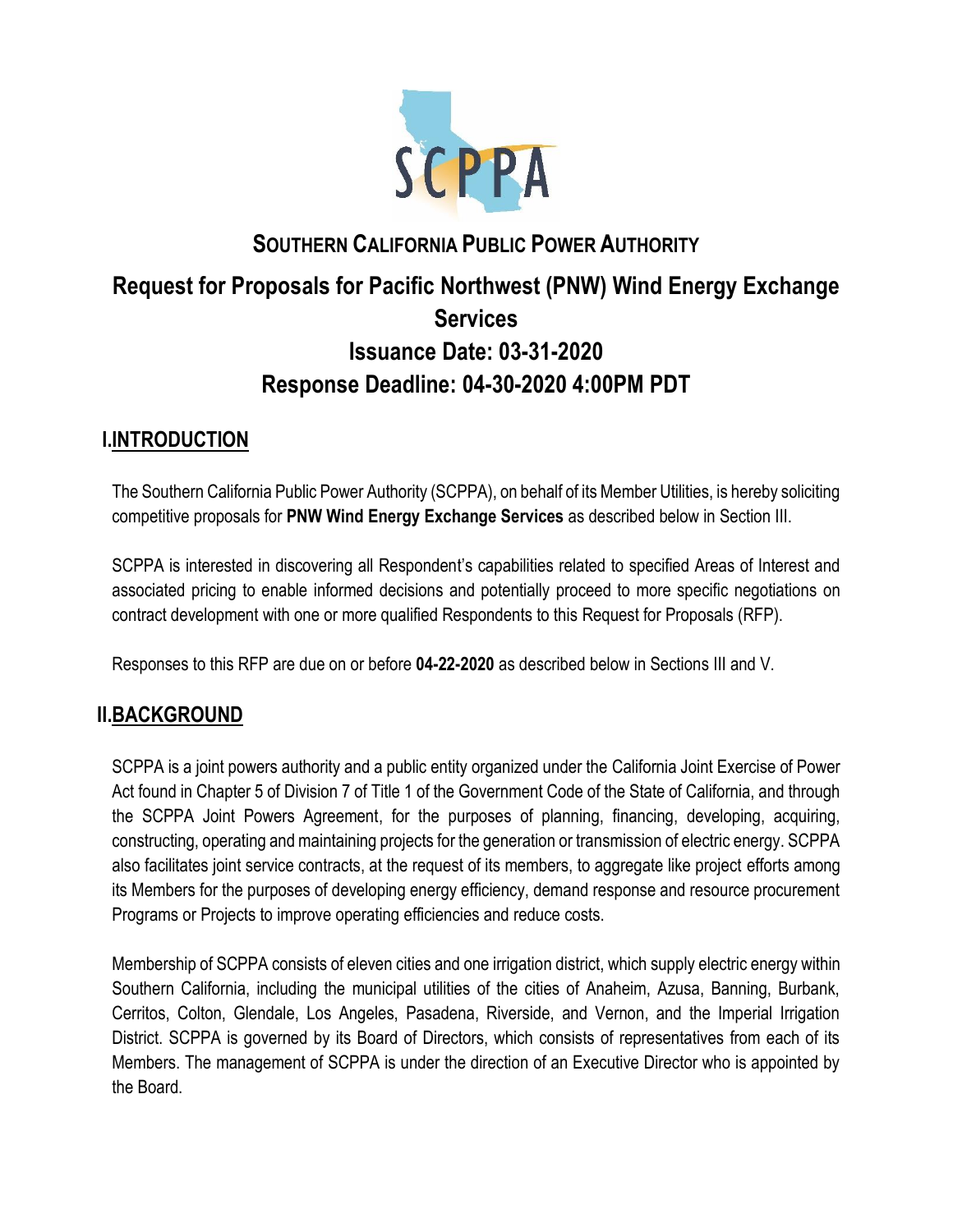Any service contract subsequently entered into by SCPPA pursuant to this RFP would be utilized directly by the interested Members to serve their respective utility customers' needs. The service and work products would be ordered and approved directly by SCPPA and/or the applicable Members and the billing would be administered through SCPPA.

# **III.AREAS OF INTEREST**

Certain SCPPA Members have expressed interest in **Energy Exchange Services** to meet the needs of their municipalities as follows:

1. The respondents should propose services designed to meet the following objectives beginning in 2021, and possibly as soon as January 1, 2021:

### **Energy Exchange Services (Energy Delivery Option) – Wind Farm Projects 1 through 4**

- *SCPPA/Member retains all RECs produced by the wind farm*.
- Receive null energy from a wind farm at an agreed Point of Integration (POI). See Table 1 below.
- Schedule energy delivery and issue all applicable E-Tags. Tag submission should adhere to the Energy Imbalance Market timelines.
- Deliver fixed blocks of energy at an agreed SCPPA Point of Delivery (POD) (e.g. Sylmar or NOB) as discussed in section 9 below.
- Reconcile energy to be as concurrent as possible and comply with applicable regulations and reporting requirements.
- Manage all required transmission rights, integration charges and associated tariffs.
- Provide terms for reducing delivered energy at SCPPA POD for the purpose of having the energy delivered by SCPPA at the wind farm equal the energy delivered by respondent at the SCPPA POD.
- RPS Adjustment Recovery Mechanism: If SCPPA/Participant(s) are unable to claim the RPS Adjustment<sup>1</sup> associated with energy generated by the wind farm because the energy was directly delivered into California, the respondent will compensate SCPPA/Participant(s) for the value of the lost RPS Adjustment.
- RECs Recovery Mechanism: If SCPPA/Participant(s) are unable to claim the RECs associated with energy generated by the wind farm if found ineligible by the CEC, the respondent will compensate SCPPA/Participant(s) for the value of the lost RECs.
- The resource(s) providing the incremental energy back to SCPPA Participants must be located outside of a California Balancing Authority.
- 2. Proposals will be for the projects as outlined in Table 1.

<sup>1</sup> In accordance with the requirements in section 95111(5) of the California Air Resources Board Regulation for the Mandatory Reporting of Greenhouse Gas Emissions [\(https://ww2.arb.ca.gov/mrr](https://ww2.arb.ca.gov/mrr-regulation)[regulation\)](https://ww2.arb.ca.gov/mrr-regulation)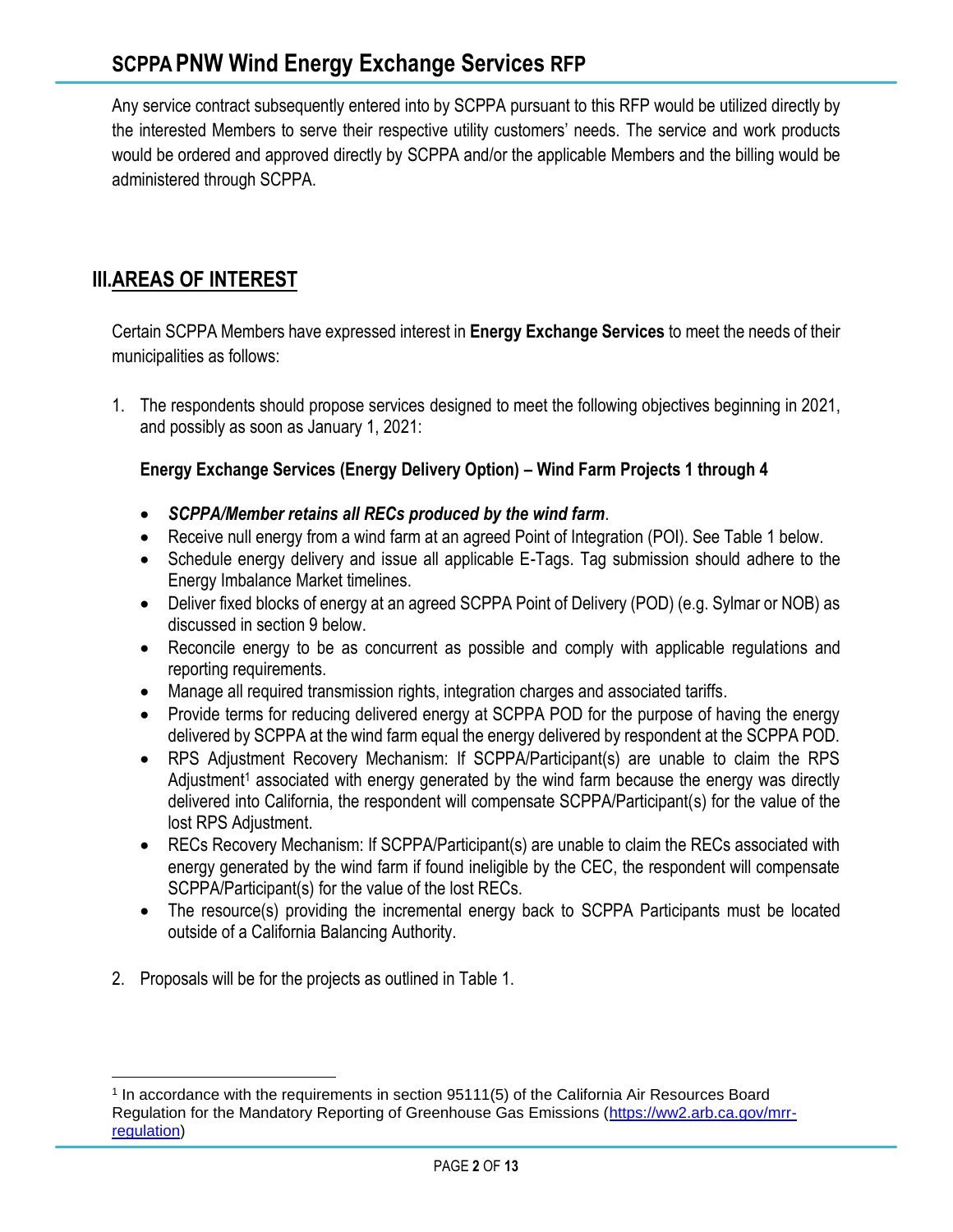| Project       | Maximum<br>Capacity<br>(MW) | Expected<br>Average<br>Capacity<br>Factor<br>(MW) | Expected<br>Average<br>Capacity<br>(MW) | Expected<br>Average<br>Energy<br>(GWh/yr) | Point of<br>Integration<br>(POI)                        | <b>BPA Point of</b><br>Delivery (BPA<br>POD) | Assignable<br>and<br>Redirectabl<br>e PTP<br>Transmissio<br>n Rights<br>from POI to<br><b>BPA POD</b> | <b>SCPPA Point of Delivery</b><br>(if applicable) |
|---------------|-----------------------------|---------------------------------------------------|-----------------------------------------|-------------------------------------------|---------------------------------------------------------|----------------------------------------------|-------------------------------------------------------------------------------------------------------|---------------------------------------------------|
| $\mathbf{1}$  | 99                          | 23.92%                                            | 23.68                                   | 207.44381                                 | Jones Canyon<br>(BPA)                                   | Northwest<br>Hub                             | 67MW                                                                                                  | NOB; Sylmar                                       |
| $\mathcal{P}$ | 262                         | 28.17%                                            | 73.81                                   | 646.5353                                  | <b>Rock Creek</b><br>Northwest<br>300MW<br>[BPA]<br>Hub |                                              | NOB; Sylmar                                                                                           |                                                   |
| 3             | 50                          | 31.60%                                            | 15.80                                   | 138.408                                   | <b>Harvalum</b><br>[BPA]                                | Northwest<br>Hub                             | 50MW                                                                                                  | NOB; Sylmar                                       |
| 4             | 72                          | 24.81%                                            | 17.86                                   | 156.48163                                 | <b>Boardman</b><br>[BPA]                                | Big Eddy                                     | 72MW                                                                                                  | NOB; Sylmar                                       |

**Table 1: Renewable Projects for Energy Exchange Service is Requested**

- 3. For Energy Exchange Services: The respondent will deliver replacement energy equivalent to the amount of wind energy delivered from projects 1 through 4 in Table 1 above, to the SCPPA Point of Delivery at Sylmar or at the Nevada-Oregon Border (NOB).
- 4. Optional BPA Transmission Rights: Respondent may elect to utilize the transmission rights and shall agree to the conditions as described in this section.
	- a. For Energy Exchange Services: For projects 2, 3, and 4 in Table 1, SCPPA has transmission rights from the POI to the NW Market Hub up to or above the project maximum capacity that could be assigned to the respondent to conduct the requested transmission services. For project 1, SCPPA has transmission rights guaranteed for only 67 MW of the entire project. *However, the total amount of transmission rights for all four projects is above the maximum capacity of all four wind projects.*
	- b. Real Power Loss Return: Respondent shall be responsible for Real Power Losses as specified in the BPA Real Power Loss Return Business Practice for all energy using this transmission from the wind farms or otherwise. The return shall be physical not financial.

**Product:** Firm Energy; WSPP Schedule C. Supplier shall provide Real Power Losses in MWh to BPA Transmission, on Buyer's behalf, in accordance with the BPA OATT and Business Practices.

**Quantity and Scheduling of Loss Return:** As needed to satisfy Bonneville Power Administration ("BPA") Network Segment Real Power Loss requirements under the SCPPA Participant's transmission reservation agreements with BPA, as calculated pursuant to Schedule 9 of the BPA Open Access Transmission Tariff ("OATT"). Product may be supplied from any source that complies with the requirements of the BPA OATT.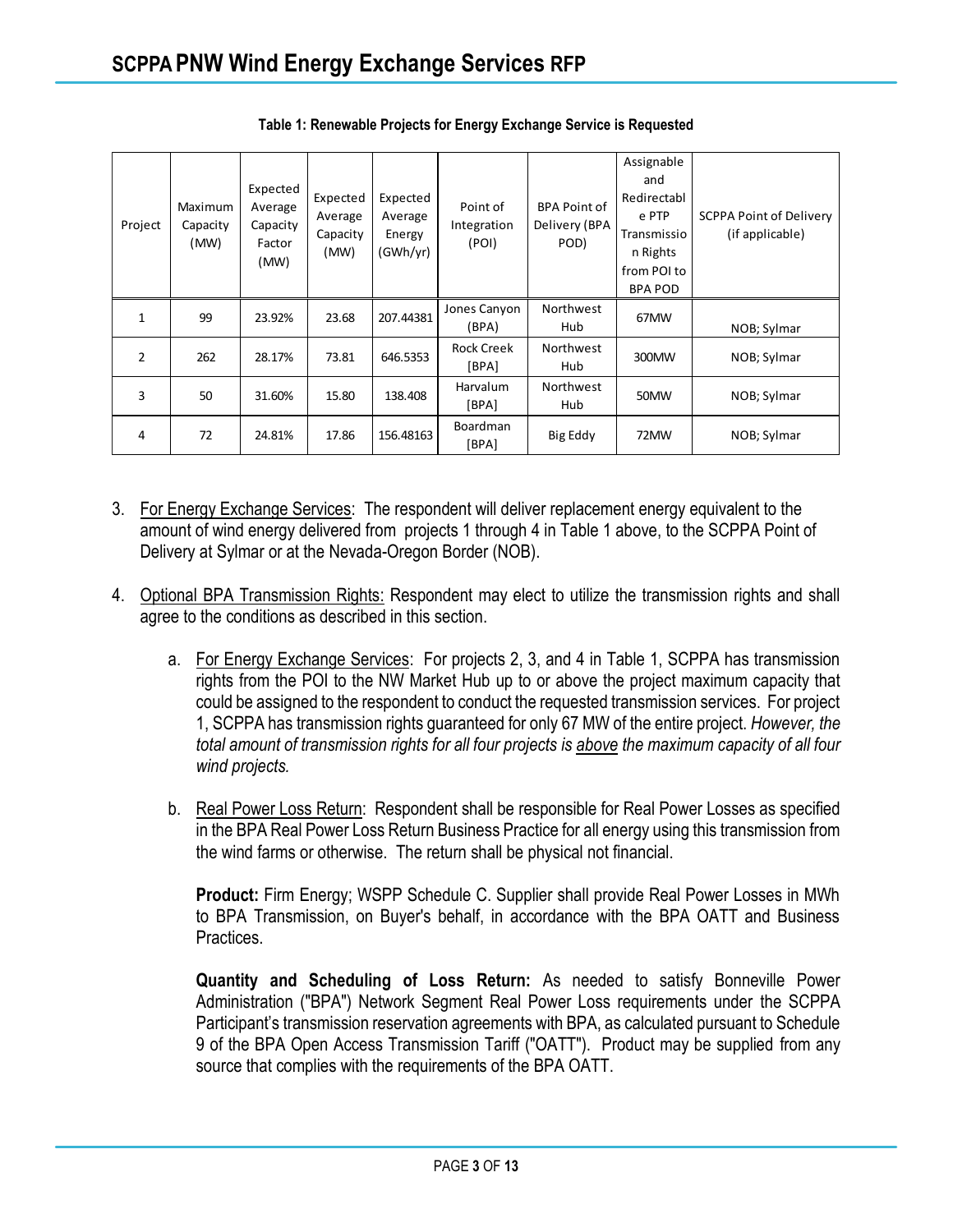**Delivery Point:** BPA Balancing Authority and Control Area; to specific points as directed by BPA Transmission.

**Price:** Should the respondent elect to provide these services, the offered price and any terms shall be clearly stated and separated from any other pricing in this RFP.

**Declining Real Power Loss Return:** Should the respondent elect to NOT provide these services while opting to use these SCPPA Transmission Rights, the SCPPA/Member will pass through costs of providing such loss return.

SCPPA/Member reserves the right to elect to accept or decline this Optional Real Loss Supply service contingent to the award of the energy exchange/marketing services in this RFP.

- 5. SCPPA may propose Projects with different POIs in addition to those in Table 1.
- 6. For Energy Exchange Services: SCPPA will consider alternative SCPPA PODs for a small portion of the energy. (Possible other PODs where SCPPA Members have transmission rights include Mead, California-Oregon Border (COB), Marketplace and other locations.)
- 7. Pricing shall be offered as a cost per megawatt-hour of energy (\$/MWh) delivered at the SCPPA POD for Energy Exchange Services, to be paid by SCPPA.
- 8. The anticipated average monthly production (based on historical data) at POI for each project in Table 1 is shown in Table 2.

| Project Estimated Average Monthly Production in MWh |       |       |       |        |        |        |        |        |       |       |       |            |         |
|-----------------------------------------------------|-------|-------|-------|--------|--------|--------|--------|--------|-------|-------|-------|------------|---------|
|                                                     | Jan   | Feb   | Mar   | Apr    | May    | Jun    | Jul    | Aug    | Sep   | Oct   | Nov   | <b>Dec</b> | Total   |
| $\mathbf{1}$                                        | 9578  | 14391 | 16223 | 22611  | 21878  | 24799  | 24786  | 19706  | 16453 | 12348 | 12491 | 12176      | 207439  |
| $\overline{2}$                                      | 27859 | 43636 | 48232 | 67953  | 68954  | 79870  | 80429  | 65043  | 52724 | 38104 | 37738 | 36068      | 646610  |
| 3                                                   | 7656  | 10557 | 11569 | 14056  | 13114  | 15142  | 14204  | 11394  | 10655 | 9332  | 9337  | 9911       | 136925  |
| 4                                                   | 6764  | 10902 | 11868 | 16990  | 17251  | 19703  | 18946  | 15510  | 12307 | 9053  | 8135  | 9055       | 156483  |
| Total                                               | 51858 | 79486 | 87891 | 121610 | 121198 | 139513 | 138365 | 111653 | 92138 | 68837 | 67700 | 67210      | 1147457 |

**Table 2: Estimated Average Monthly Production in MWh**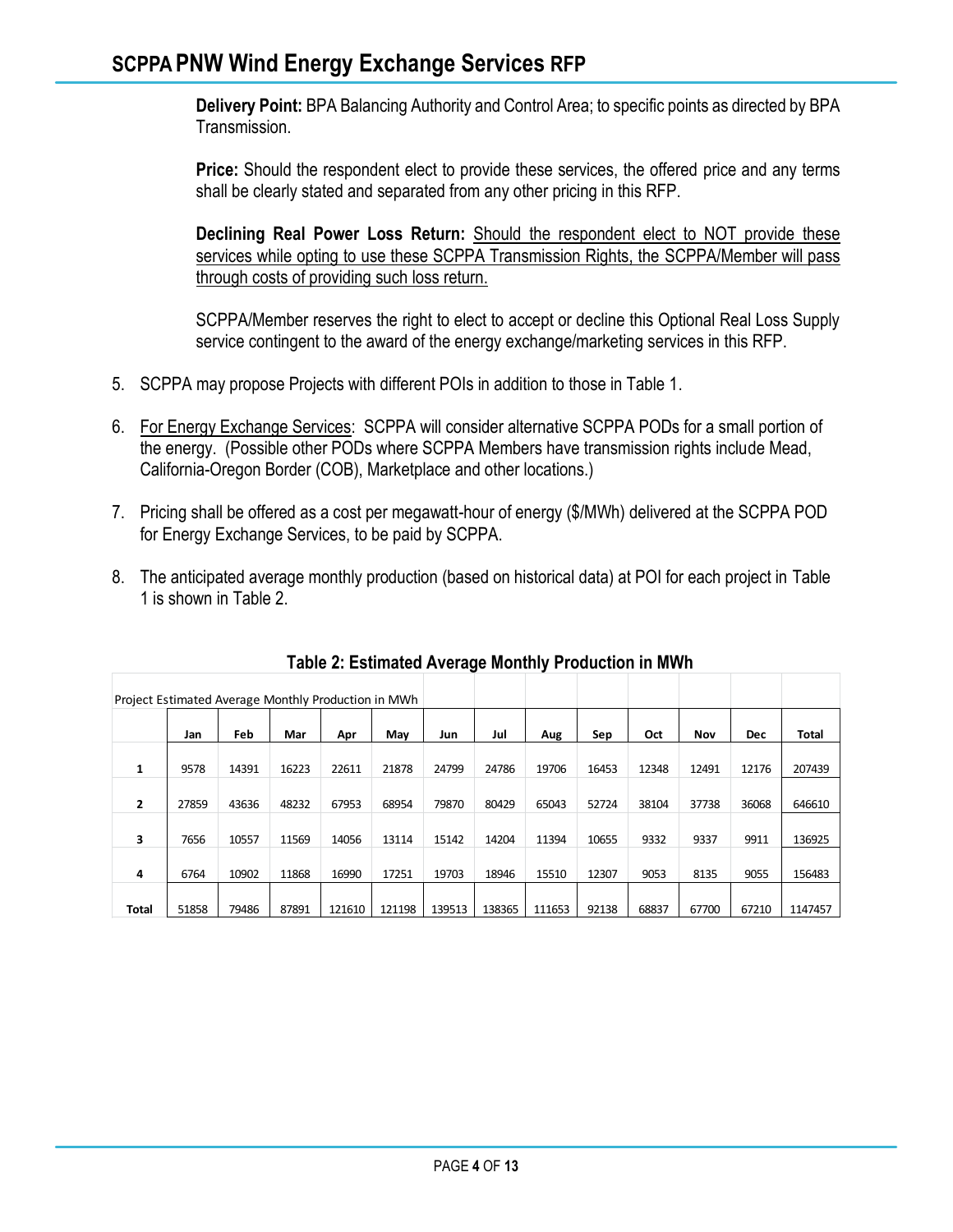9. **Energy Exchange Service Options:** For Energy Exchange service, provide pricing, at minimum, for each of the following delivery scenarios. For Project 1, the deliveries have been separated by project participant. When providing pricing, please provide prices for ALL participants' shares (1, 2, and 3):

| Project | Participant             | Option #       | <b>Delivery</b>          | days/hours                          | <b>MW</b> | <b>Period</b> |  |
|---------|-------------------------|----------------|--------------------------|-------------------------------------|-----------|---------------|--|
|         | All<br>(1, 2, and 3)    | 1              | flat, 7x24               |                                     | 24        | 12 months     |  |
|         | $\mathbf{1}$            | $\overline{2}$ | flat, $7x24$             |                                     | 24        | March-Oct     |  |
|         |                         | 3              | 6x24<br>(No<br>Sundays)  | 6 days, 24<br>hours (no<br>Sundays) | 20        | 12 months     |  |
| 1       |                         | $\overline{4}$ | 6x24<br>(No)<br>Sundays) | 6 days, 24<br>hours (no<br>Sundays) | 29        | March-Oct     |  |
|         | $\overline{\mathbf{2}}$ | 5              | On Peak,<br>6x16         |                                     | 6         | March-Oct     |  |
|         |                         | 6              | On Peak,<br>6x16         |                                     | 10        | June-Oct      |  |
|         |                         | 7              | flat, $7x24$             |                                     | 4         | March-Oct     |  |
|         | 3                       | 8              | flat, $7x24$             |                                     | 7         | March-Oct     |  |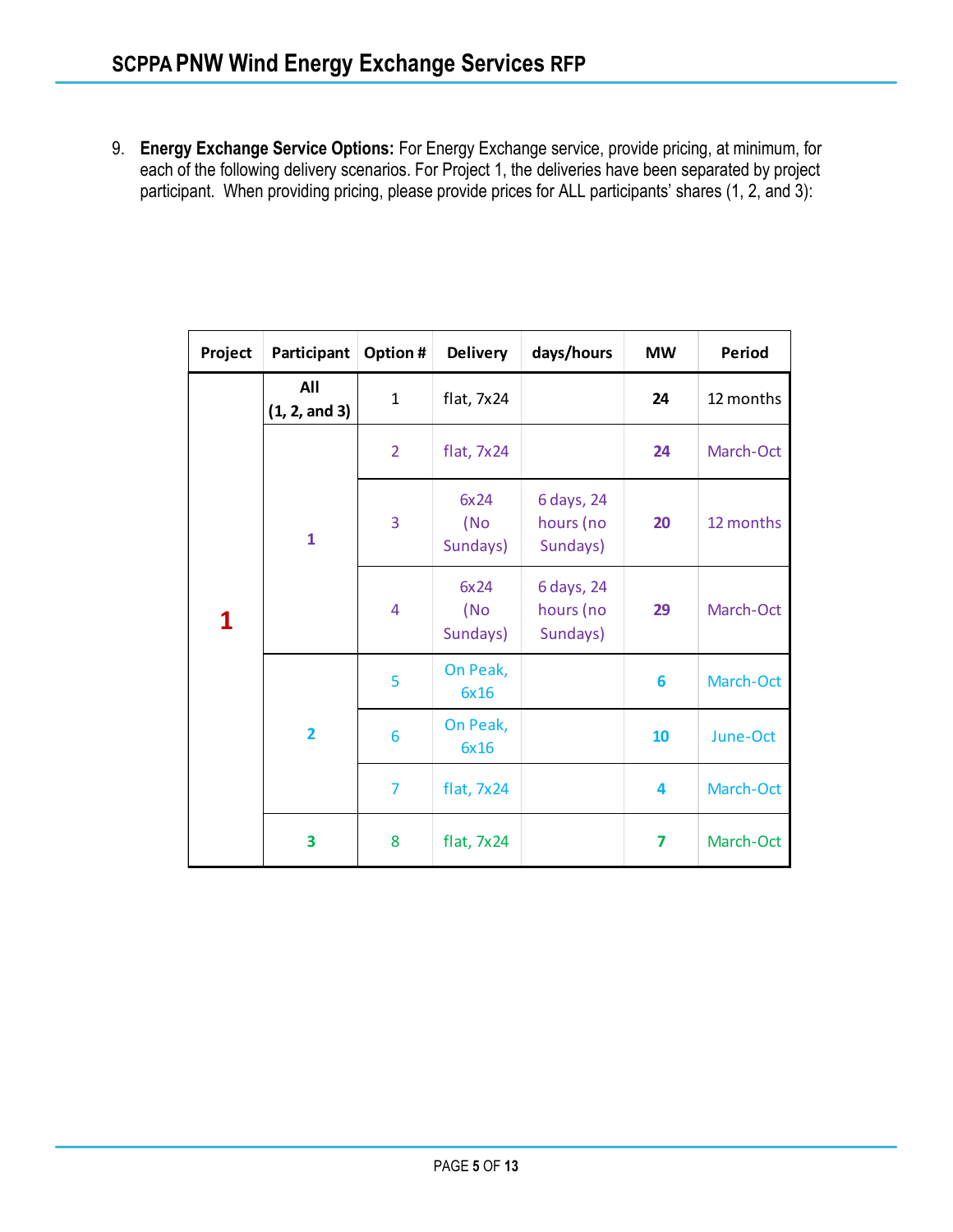# **SCPPA PNW Wind Energy Exchange Services RFP**

|                                                                                                                                                                                                                                                                                                                                                                                                                                                                                                                                                                                                                                            | Project      | Option #                | <b>Delivery</b>         | days/hours                          | <b>MW</b> | Period    |  |  |
|--------------------------------------------------------------------------------------------------------------------------------------------------------------------------------------------------------------------------------------------------------------------------------------------------------------------------------------------------------------------------------------------------------------------------------------------------------------------------------------------------------------------------------------------------------------------------------------------------------------------------------------------|--------------|-------------------------|-------------------------|-------------------------------------|-----------|-----------|--|--|
|                                                                                                                                                                                                                                                                                                                                                                                                                                                                                                                                                                                                                                            |              | 1                       | flat, 7x24              | 7 days, 24<br>hours                 | 74        | 12 months |  |  |
|                                                                                                                                                                                                                                                                                                                                                                                                                                                                                                                                                                                                                                            |              | 2                       | flat, 7x24              |                                     | 110       | March-Oct |  |  |
|                                                                                                                                                                                                                                                                                                                                                                                                                                                                                                                                                                                                                                            | $\mathbf{2}$ | 3                       | 6x24<br>(No<br>Sundays) | 6 days, 24<br>hours (no<br>Sundays) | 86        | 12 months |  |  |
|                                                                                                                                                                                                                                                                                                                                                                                                                                                                                                                                                                                                                                            |              | $\overline{\mathbf{4}}$ | 6x24<br>(No<br>Sundays) | 6 days, 24<br>hours (no<br>Sundays) | 128       | March-Oct |  |  |
|                                                                                                                                                                                                                                                                                                                                                                                                                                                                                                                                                                                                                                            |              | $\mathbf 1$             | flat, 7x24              | 7 days, 24<br>hours                 | 16        | 12 months |  |  |
|                                                                                                                                                                                                                                                                                                                                                                                                                                                                                                                                                                                                                                            |              | 2                       | flat, 7x24              |                                     | 23        | March-Oct |  |  |
|                                                                                                                                                                                                                                                                                                                                                                                                                                                                                                                                                                                                                                            | 3            | 3                       | 6x24<br>(No<br>Sundays) | 6 days, 24<br>hours (no<br>Sundays) | 18        | 12 months |  |  |
|                                                                                                                                                                                                                                                                                                                                                                                                                                                                                                                                                                                                                                            |              | 4                       | 6x24<br>(No<br>Sundays) | 6 days, 24<br>hours (no<br>Sundays) | 27        | March-Oct |  |  |
|                                                                                                                                                                                                                                                                                                                                                                                                                                                                                                                                                                                                                                            |              | $\mathbf 1$             | flat, 7x24              | 7 days, 24<br>hours                 | 18        | 12 months |  |  |
|                                                                                                                                                                                                                                                                                                                                                                                                                                                                                                                                                                                                                                            |              | 2                       | flat, 7x24              |                                     | 27        | March-Oct |  |  |
|                                                                                                                                                                                                                                                                                                                                                                                                                                                                                                                                                                                                                                            | 4            | 3                       | 6x24<br>(No<br>Sundays) | 6 days, 24<br>hours (no<br>Sundays) | 21        | 12 months |  |  |
|                                                                                                                                                                                                                                                                                                                                                                                                                                                                                                                                                                                                                                            |              | 4                       | 6x24<br>(No<br>Sundays) | 6 days, 24<br>hours (no<br>Sundays) | 31        | March-Oct |  |  |
| ling, Projects 1 through 4: When providing pricing, please specify and provic<br>nitted BPA Scheduling, 30/15 BPA Scheduling, and 30/60 BPA Scheduling.<br>tions:<br>SCPPA will provide day-ahead and hour-ahead estimates of the expected<br>according to the WECC protocol, including access to the hourl<br>forecaster/scheduler.<br><b>BPA Forecasting</b> should be used to provide estimates of the expected Projec<br>Delivery shall take place under WSPP Schedule C, Firm subject to Liquid<br>delivered in fixed blocks (shapes to be negotiated).<br>"On-Peak" shall be defined as HE07 through HE22 PPT (16 hrs/day) Monday th |              |                         |                         |                                     |           |           |  |  |

- 10. **Scheduling, Projects 1 through 4:** When providing pricing, please specify and provide pricing for Uncommitted BPA Scheduling, 30/15 BPA Scheduling, and 30/60 BPA Scheduling.
- 11. Assumptions:
	- SCPPA will provide day-ahead and hour-ahead estimates of the expected Project energy, according to the WECC protocol, including access to the hourly facility wind forecaster/scheduler.
	- **BPA Forecasting** should be used to provide estimates of the expected Project energy.
	- Delivery shall take place under WSPP Schedule C, Firm subject to Liquidated Damages, delivered in fixed blocks (shapes to be negotiated).
	- "On-Peak" shall be defined as HE07 through HE22 PPT (16 hrs/day) Monday through Saturday,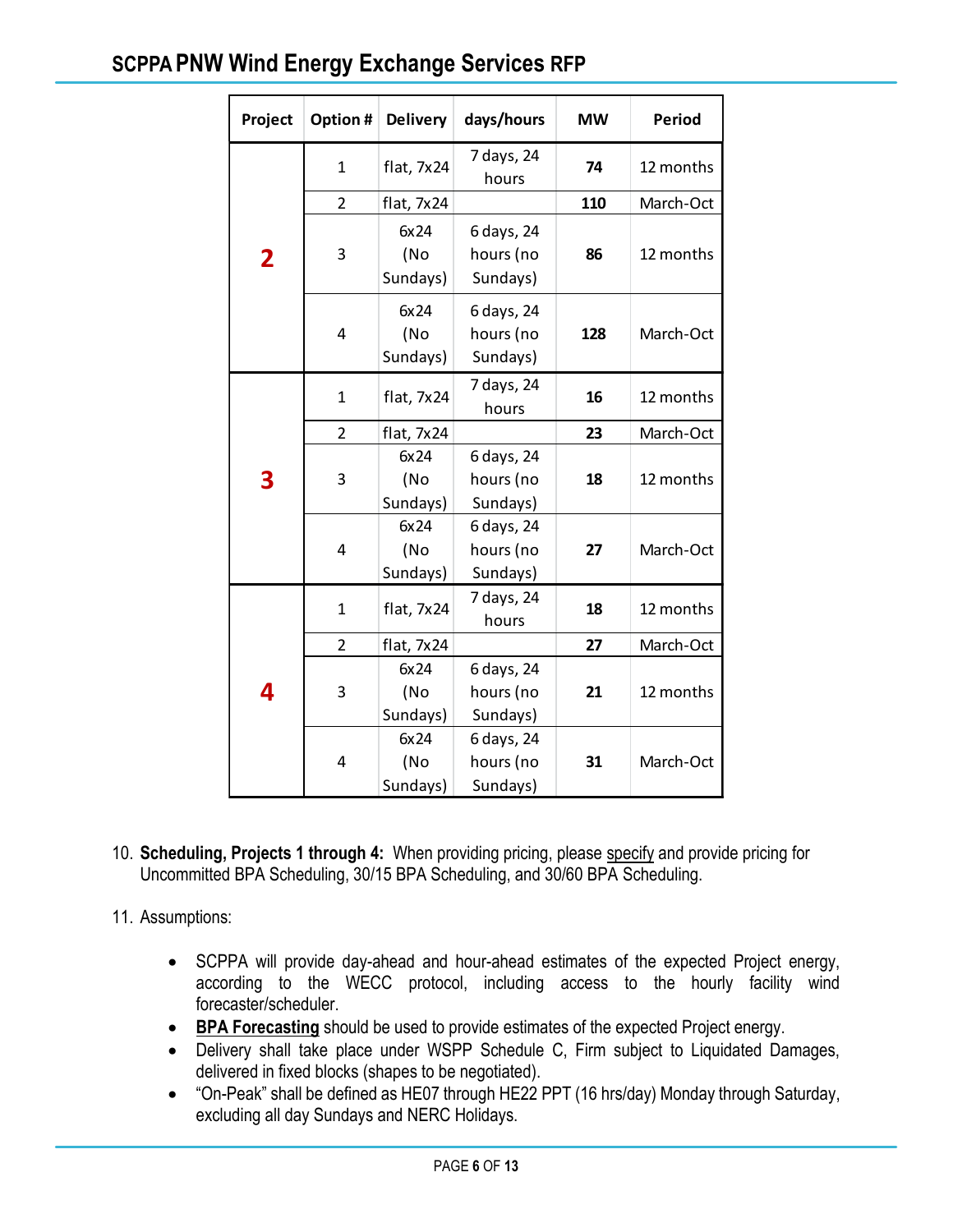- "Off-Peak" shall be defined as HE01 through HE06 and HE23 through HE24 (8 hrs/day) Monday through Saturday, including all day Sundays and NERC Holidays.
- **All Environmental Attributes associated with the Projects shall be retained by SCPPA.**
- All current and future ancillary market commodities including but not limited Resource Adequacytype products shall be retained by SCPPA.
- Contractor shall work with SCPPA to assure compliance with existing and potential future changes to applicable regulatory guidelines and standards throughout the Term of the agreement.
- NW Market Hub is defined as the composite point of delivery including Columbia, Midway, Sickler, Valhalla, and/or Vantage substations pursuant to the BPA Open Access Transmission Tariff and the PTP-20 rate schedule (or successor).
- Table 1 and Table 2 show the estimated average monthly production of the wind farm based on historical actual data. These numbers are estimates, and the actual production of the wind farm may be different. For Energy Exchange services, a True Up period at the end of the year will reconcile all of the actual energy, annually.
- Term: One to three years, with automatic renewal for Projects 1, 2, and 3, and including a termination provision for SCPPA/Participant.

# **Timeline / Schedule\***

| SCPPA RFP FOR PNW Wind Energy Exchange Services SELECTION PROCESS |                          |  |  |  |  |  |
|-------------------------------------------------------------------|--------------------------|--|--|--|--|--|
| <b>SCHEDULE OF REQUIREMENTS</b>                                   | <b>TARGET DATE(S)</b>    |  |  |  |  |  |
| <b>Issue RFP</b>                                                  | March 31, 2020           |  |  |  |  |  |
| Responses Due                                                     | April 30, 2020           |  |  |  |  |  |
| Review of Responses                                               | April 22-May 11, 2020    |  |  |  |  |  |
| Interviews (If Necessary)                                         | The week of May 11, 2020 |  |  |  |  |  |
| Selection of Respondent(s)                                        | May 18, 2020             |  |  |  |  |  |

**\***Timeline/Schedule is subject to change.

# **IV. PROPOSAL SUBMISSION REQUIRED ELEMENTS**

#### **1. TRANSMITTAL LETTER CONTENT:**

- **A.** A brief statement of the Respondent's understanding of the work to be done and commitment to perform the work as scheduled, including:
	- **I.** statement of work specifications; and
	- **II.** reference to any proposed contractual terms and conditions required by the Respondent; and
	- **III.** a summary of exceptions taken to the RFP requirements; and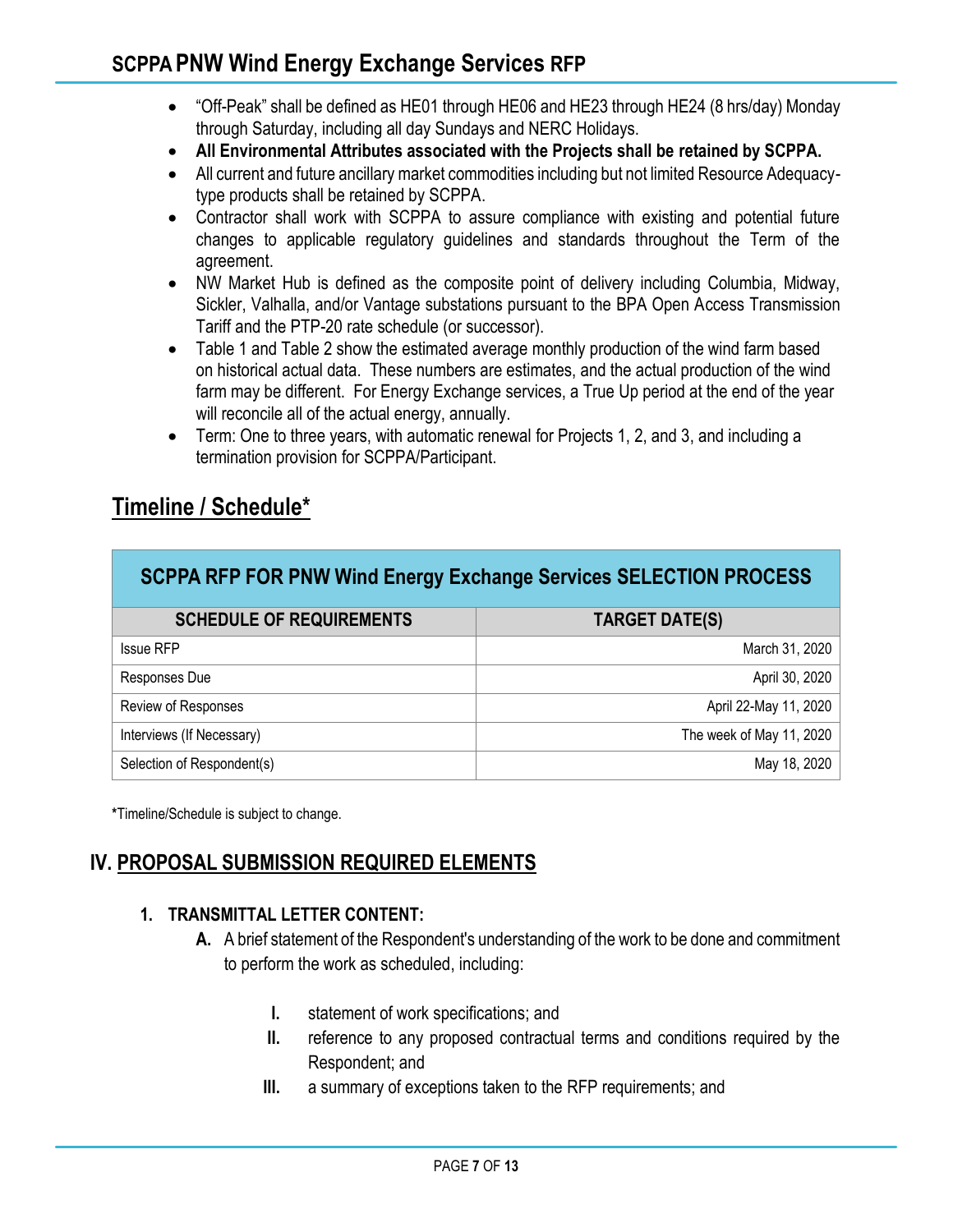- **IV.** any and all expectations from SCPPA including, but not limited to: requirements definitions, strategy refinement, and staffing requirements to support the proposed project or program implementation.
- **B.** An officer authorized to bind must sign the proposal on behalf of the Respondent and must include the following declarations on the transmittal letter:

"This proposal is genuine, and not sham or collusive, nor made in the interest or in behalf of any person not herein named; the Respondent has not directly or indirectly induced or solicited any other Respondent to put in a sham bid, or any other person, firm or corporation to refrain from submitting a proposal; and the Respondent has not in any manner sought by collusion to secure for themselves an advantage over any other Respondent."

### **2. RESPONDENT INFORMATION**:

Provide legal name of Company or Individual, physical street address, the name(s) and title(s) of the individual(s) authorized to represent the Respondent, including telephone number(s) and email address(es).

### **3. PROPOSAL:**

Proposals must include a description of the proposed project or program, how it meets (or does not meet) each of the objectives of this RFP, and a detailed description addressing all of the Areas of Interest. Respondents may also include additional services, products, tasks, task elements and/or functions that may not be part of or included in the RFP, but are deemed by the Respondent to be pertinent and potentially valuable to SCPPA or its Members. SCPPA will have full discretionary authority to consider, accept and/or reject without cause such supplemental information that is not directly requested, included in or made part of the RFP.

### **4. FEES:**

Pricing in all Proposals should be made based on good faith estimates of the requirements defined in this RFP. Please include all necessary details of specific examples or estimates of the fees, labor rates and service charges. Describe how the fees, rates or charges will be determined. Respondents shall also be prepared to provide a breakdown of the applicable overheads and fringe benefit costs that are part of any labor rates and other direct costs associated with the services to be performed.

#### **5. EXPERIENCE:**

Respondent shall clearly identify project participants and management team, including:

**A.** Describe your firm's experience as may be applicable to this RFP, your organizational structure, management qualifications, and other contract related qualifications, including number of years firm has been in business.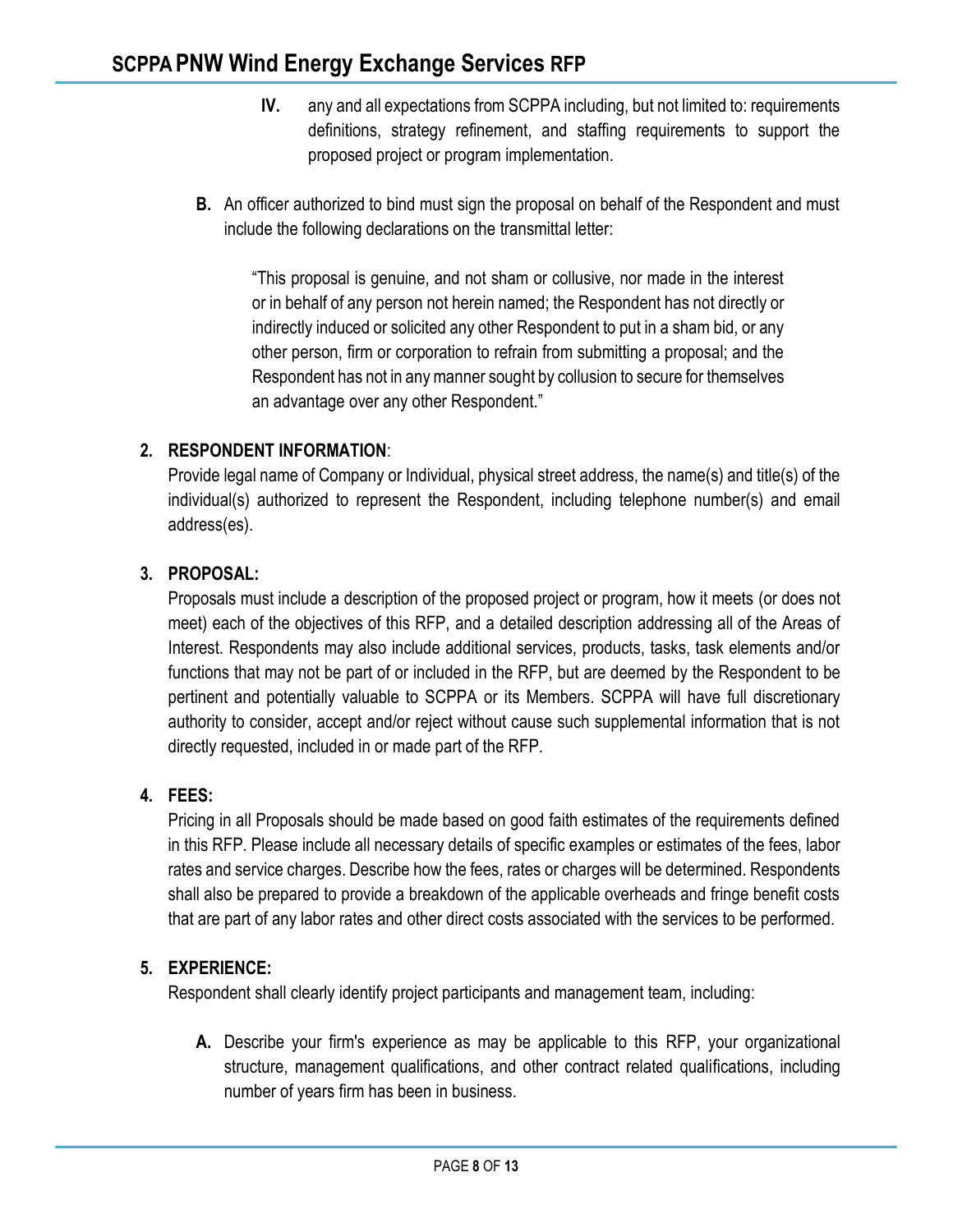- **B.** Specify key employees and describe their qualifications, experience and duties related to this RFP, including the office location(s) where work will be performed, in addition to the physical street address referenced above.
- **C.** Provide a commitment statement for the retention and use of key employees as proposed, their availability to initiate and sustain the proposal, as well as planned supplemental employees if key personnel are not available to assure project delivery.
- **D.** State whether Respondent will use subcontractors to perform services pursuant to the contract. Should the use of subcontractors be offered, the Respondent shall provide the same assurances of competence for the subcontractor, plus the demonstrated ability to manage and supervise the subcontracted work. Subcontractors shall not be allowed to further subcontract with others for work. The provisions of any contract resulting from this RFP shall apply to all subcontractors in the same manner as to the Respondent.
- **E.** Respondent shall indicate any and all pending litigation that could affect the viability of Respondent's proposal, continuance of existing contracts, operation or financial stability.

### **6. REFERENCES:**

- **A.** Describe whether the Respondent has, within the last five (5) years, rendered any service to SCPPA or to any of SCPPA's Members, either as a contractor or subcontractor, either under the current Respondent's name or any other name or organization. If so, please provide details (status as prime or subcontractor, brief description of the contract, contract start and end date, the contract administrator name, and total actual contract expenditures).
- **B.** If the Respondent has not rendered any service within the last five (5) years to SCPPA or to any of SCPPA's Members, then please provide references over that period with the details described above including the counterparty for which services were provided.
- **C.** Identify existing related or relevant projects or programs which Respondent developed and/or operates that would demonstrate Respondent's capabilities in this area.
- **D.** Describe relevant program development and implementation experience, approach, and provide a list of references for similar projects completed.

# **V.PROPOSAL SUBMISSION DELIVERY REQUIREMENTS**

There will not be an initial Respondent's conference associated with this RFP. The deadline to submit clarification questions on this RFP will be **04:00PM (PDT) on 04-15-2020**. All questions should be submitted electronically via email to **projects@scppa.org** referencing **PNW Wind Energy Exchange Services** in the subject line. Answers to questions that SCPPA, at its sole determination and discretion, deems to be substantive or that would place the inquisitor at a distinct and unfair advantage to other potential Respondents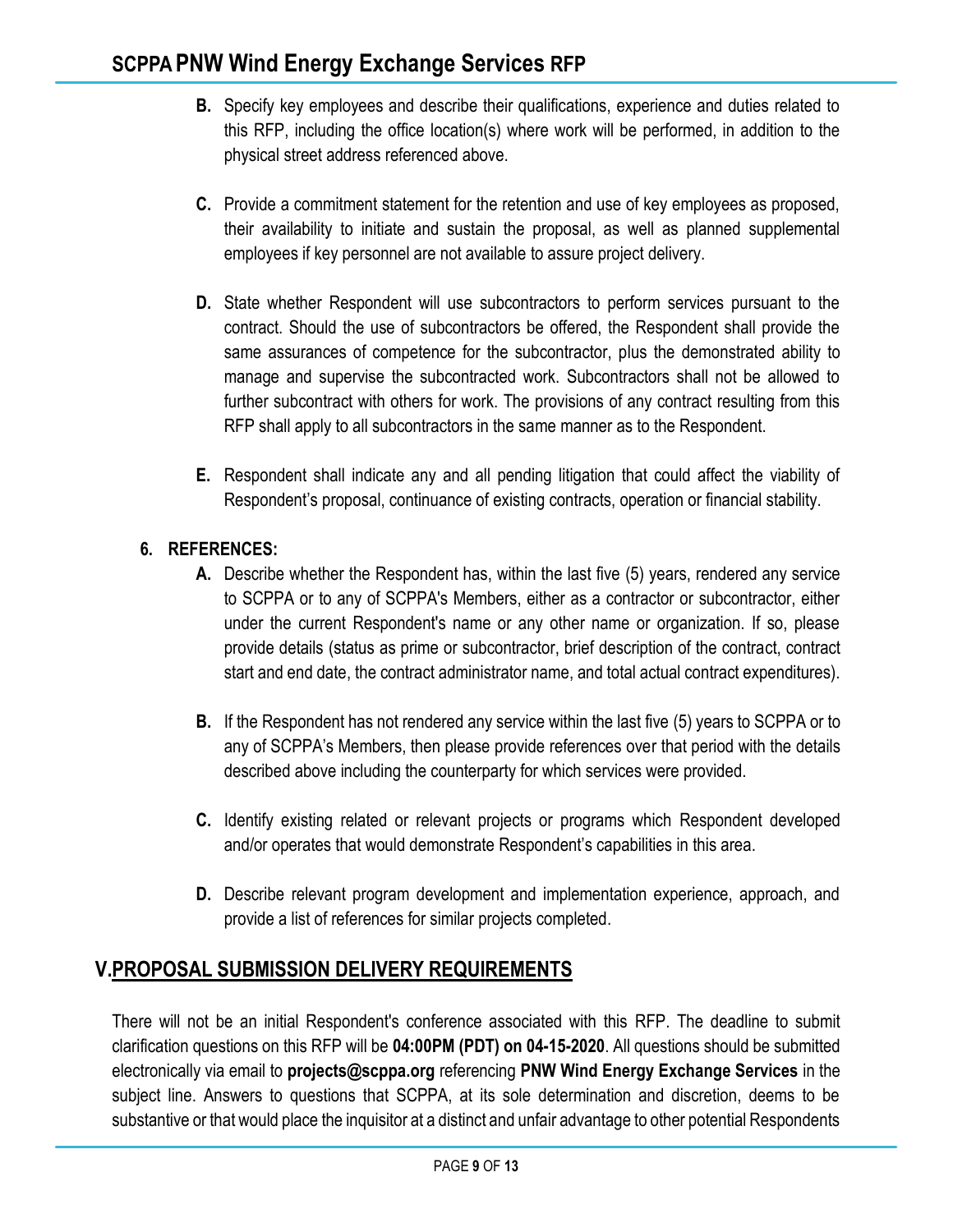# **SCPPA PNW Wind Energy Exchange Services RFP**

will be posted on SCPPA's website alongside the solicitation at [http://scppa.org/page/RFPs-](http://scppa.org/page/RFPs-ResourceProject)[ResourceProject](http://scppa.org/page/RFPs-ResourceProject) as soon as a practicable after the date received, but no later than **04-16-2020.** It is the responsibility of potential Respondents to review this website for any and all postings.

One (1) electronic copy of your proposal and any supporting documentation must be delivered to **projects@scppa.org** by no later than **04:00PM (PDT) on 04-30-2020**.

Additionally, one (1) hard copy of your proposal, including a transmittal letter of authentic offer, and any supporting documentation may be, but is not required to be, submitted with the electronic copy of your submittal, by no later than the time and date referenced above, to:

> Southern California Public Power Authority **PNW Wind Energy Exchange Services RFP Attention: Nicole Solano** 1160 Nicole Court Glendora, California 91740

No contact should be made with the Board of Directors, committees or working group representatives, or SCPPA Members concerning this RFP.

All information received by SCPPA in response to this RFP is subject to the California Public Records Act and may be subject to the California Brown Act and all submissions may be subject to review in the event of an audit.

# **VI.TERMS AND CONDITIONS**

- **1.** SCPPA reserves the right to cancel this RFP at any time, reject any and all proposals and to waive irregularities.
- **2.** SCPPA shall determine at its sole discretion the value of any and/or all proposals including price and non-price attributes.
- **3.** Proposals may be sub-divided or combined with other proposals, at SCPPA's sole discretion.
- **4.** SCPPA shall perform an initial screening evaluation to identify and eliminate any proposals that are, for example, not responsive to the RFP, do not meet the minimum requirements set forth in the RFP, are not economically competitive with other proposals, or are submitted by Respondents that lack appropriate creditworthiness, sufficient financial resources, or qualifications to provide dependable and reliable services for this RFP.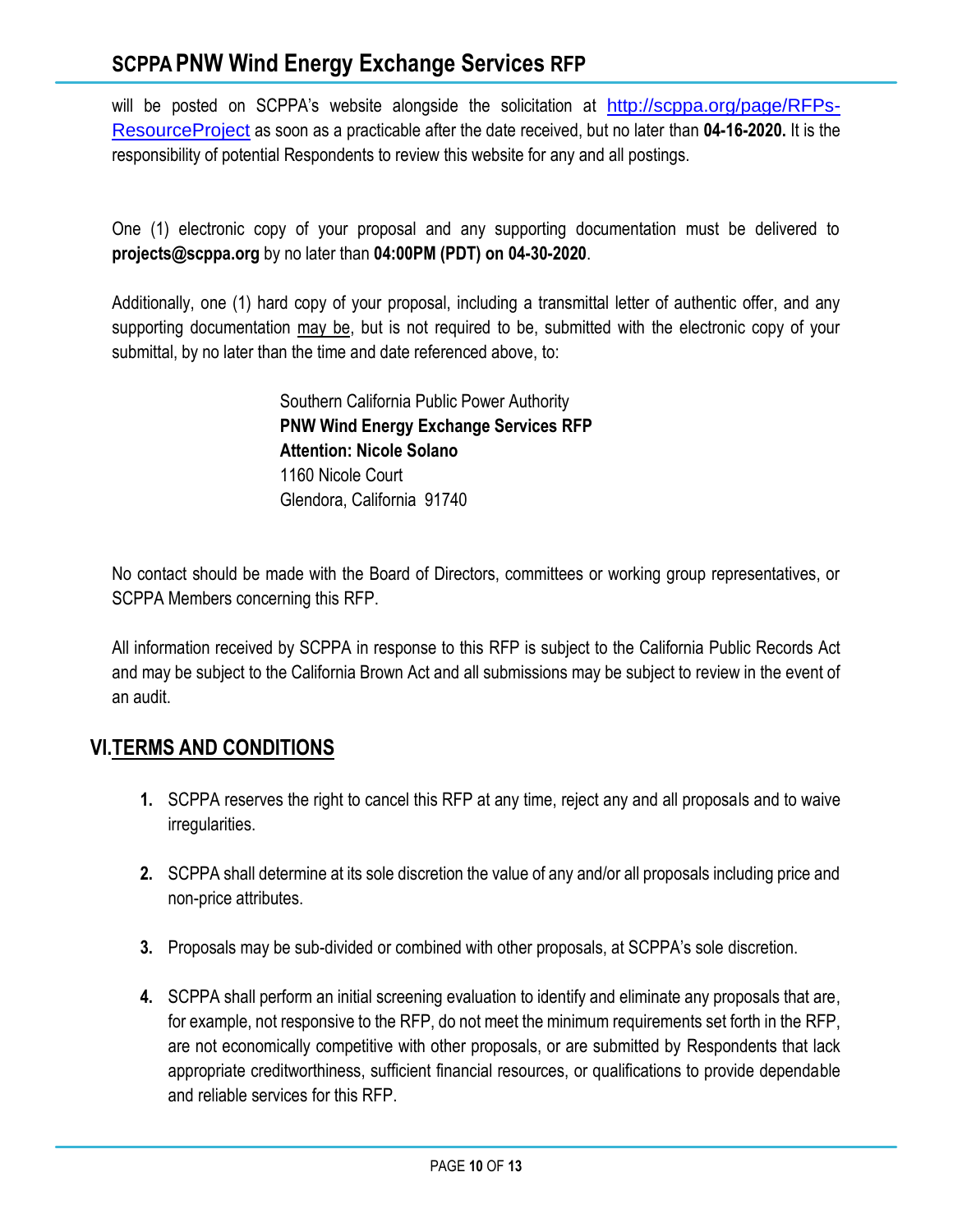- **5.** SCPPA reserves the right to submit follow up questions or inquiries to request clarification of information submitted and to request additional information from any one or more of the Respondents.
- **6.** SCPPA reserves the right, without qualification and in its sole discretion, to accept or reject any or all proposals for any reason without explanation to the Respondent, or to make any award to that Respondent, who, in the opinion of SCPPA, will provide the most value to SCPPA and its Members.
- **7.** SCPPA may decline to enter into any potential engagement agreement or contract with any Respondent, terminate negotiations with any Respondent, or to abandon the request for proposal process in its entirety.
- **8.** SCPPA reserves the right to make an award, at its sole discretion, irrespective of price or technical ability, if SCPPA determines that to do so would result in the greatest value to SCPPA and its Members.
- **9.** Those Respondents who submit proposals agree to do so without legal recourse against SCPPA, its Members, their directors, officers, employees and agents for rejection of their proposal(s) or for failure to execute or act on their proposal for any reason.
- **10.** SCPPA shall not be liable to any Respondent or party in law or equity for any reason whatsoever for any acts or omissions arising out of or in connection with this RFP.
- **11.** SCPPA shall not be liable for any costs incurred by any Respondents in preparing any information for submission in connection with this RFP process or any and all costs resulting from responding to this RFP. Any and all such costs whatsoever shall remain the sole responsibility of the Respondent.
- **12.** SCPPA may require certain performance assurances from Respondents prior to entering into negotiations for work that may result from this RFP. Such assurances may potentially include a requirement that Respondents provide some form of performance security.
- **13.** Prior to contract award, the successful Respondent shall supply a detailed breakdown of the applicable overheads and fringe benefit costs that are part of the labor rates and other direct costs associated with the services to be performed.
- **14.** SCPPA Members, either collectively or individually may contact Respondents to discuss or enter into negotiations regarding a proposal. SCPPA is not responsible or liable for individual Members interactions with the Respondent which are not entirely conducted through SCPPA or at SCPPA's option or election to engage the Respondent as defined within the RFP.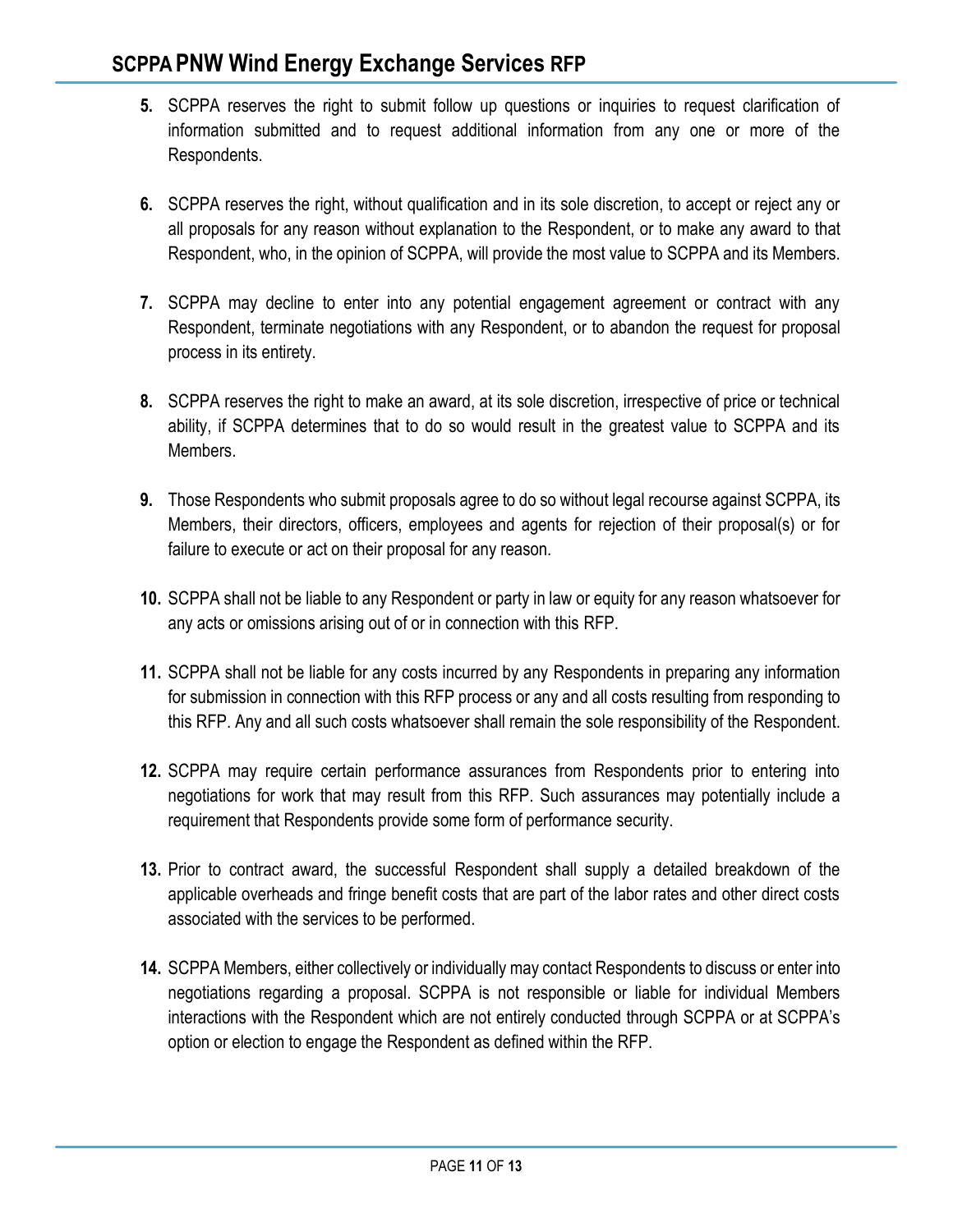- **15.** Submission of a Proposal constitutes acknowledgement that the Respondent has read and agrees to be bound by the terms and specifications of this RFP and any addenda subsequently issued by SCPPA.
- **16.** Information in this RFP is accurate to the best of SCPPA's and its Members' knowledge but is not guaranteed to be correct. Respondents are expected to complete all of their due diligence activities prior to entering into any final contract negotiations with SCPPA.
- **17.** SCPPA reserves the right to reject any Proposal for any reason without cause. SCPPA reserves the right to enter into relationships with more than one Respondent, can choose not to proceed with any Respondent with respect to one or more categories of services, and can choose to suspend this RFP or to issue a new RFP that would supersede and replace this RFP.

# **VII.ADDITIONAL REQUIREMENTS FOR PROPOSAL**

### **1. CONSIDERATION OF RESPONSES:**

Submitted proposals should be prepared simply and economically, without the inclusion of unnecessary promotional materials. Proposals should be submitted on recycled paper that has a minimum of thirty percent (30%) post-consumer recycled content and duplex copied (double-sided pages) where possible.

### **2. INSURANCE, LICENSING, OR OTHER CERTIFICATION:**

If selected, the Respondent will be required to maintain sufficient insurance, licenses, or other required certifications for the type of work being performed. SCPPA or its Members may require specific insurance coverage to be established and maintained during the course of work and as a condition of award or continuation of contract.

#### **3. NON-DISCRIMINATION/EQUAL EMPLOYMENT PRACTICES/AFFIRMATIVE ACTION PLAN:**

If selected, the Respondent and each of its known subcontractors may be required to complete and file an acceptable Affirmative Action Plan. The Affirmative Action Plan may be set forth in the form required as a business practice by the Department of Water and Power of the City of Los Angeles which is SCPPA's largest Member.

#### **4. LIVING WAGE ORDINANCE:**

If selected, the Respondent may be required to comply with the applicable provisions of the City of Los Angles Living Wage Ordinance and the City of Los Angeles Service Contract Workers Retention Ordinance. The Living Wage Ordinance provisions are found in Section 10.36 of the Los Angeles City Administrative Code; and the Service Contract Workers Retention Ordinance are found in Section 10.37 of the Los Angeles Administrative Code (SCWRO/LW0).

#### **5. PREVAILING WAGE RATES:**

If selected, the Respondent will be required to conform to prevailing wage rates applicable to the location(s) where any work is being performed. Workers shall be paid not less than prevailing wages